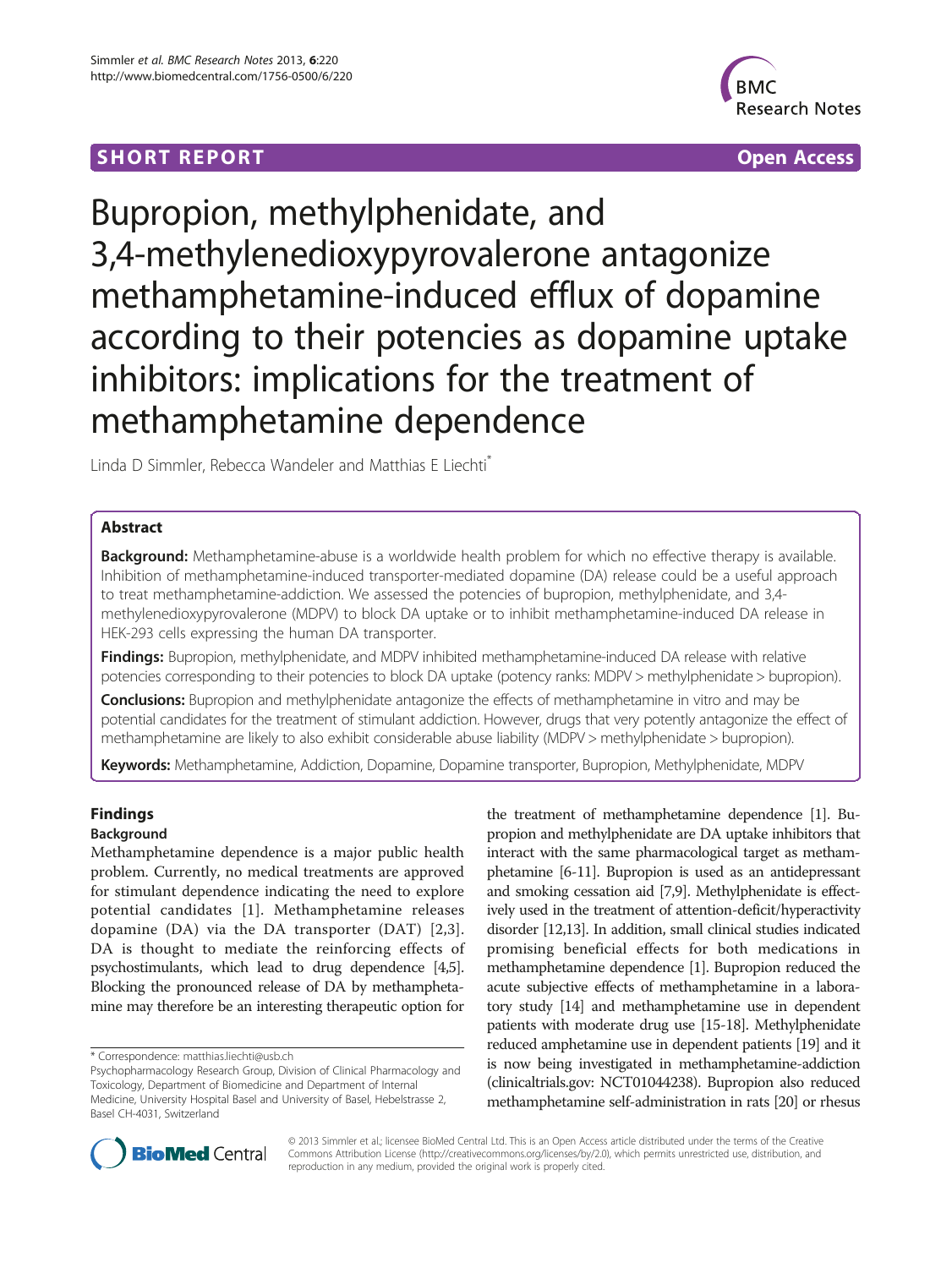monkeys [[21](#page-3-0)]. In contrast, methylphenidate did not affect methamphetamine self-administration in rhesus monkeys [\[21](#page-3-0)].

The precise pharmacological mechanism of action of bupropion and methylphenidate with regard to their therapeutic effects in methamphetamine dependent patients is not known. Dopamine is thought to contribute to the drug-high and euphoria produced by psychostimulants and mediates the addictive properties of drugs of abuse [[4](#page-3-0)[,22\]](#page-4-0). Amphetamines reverse the transport of DA through the DAT and this effect is thought to play a key role in the addictive potential of amphetamines [[5](#page-3-0)]. The DA uptake inhibitors bupropion and methylphenidate may therefore prevent methamphetamine from interacting with the DAT to release DA, and such an effect would antagonize effects of methamphetamine. Several DA uptake inhibitors have previously been shown to prevent DAT-mediated release of DA by amphetamines in vitro. For example, bupropion and methylphenidate [[23](#page-4-0)] as well as GBR12909 [\[3\]](#page-3-0) inhibited DAT-mediated amphetamine- or methamphetamine induced DA release from rat synaptosomes. In HEK-293 cells expressing human DAT, methylphenidate inhibited DA efflux induced by methamphetamine [\[24\]](#page-4-0). These and similar data suggest that bupropion and methylphenidate block the interaction of methamphetamine with the DAT to release DA and thereby act as antagonists of amphetamine-like drugs.

The aim of the present study was to test and compare the effects of bupropion and methylphenidate on methamphetamine-induced DA efflux in HEK-293 cells expressing human DAT in vitro. Bupropion and methylphenidate were selected because of their availability as licensed medications and the clinical data described above. We also included 3,4-methylenedioxypyrovalerone (MDPV) into the study because it has been shown to be a very potent DAT inhibitor [\[10,](#page-3-0)[25](#page-4-0)].

We hypothesized that 1) the DA uptake blockers would prevent methamphetamine-induced DA release and 2) the potencies of the drugs to inhibit methamphetamineinduced DA release would correspond to their potencies to block DA uptake.

#### Methods

#### Drugs

(±)-Bupropion hydrochloride was from Toronto Research Chemicals (North York, Canada), d-methamphetamine, (±)-methylphenidate, and (±)-MDPV were supplied as hydrochloride salts by Lipomed (Arlesheim, Switzerland).

## Inhibition of DA uptake

The potencies of the drugs to inhibit the DAT were evaluated as previously described [\[26\]](#page-4-0) in HEK-293 cells (Invitrogen, Zug, Switzerland) stably transfected with the human DAT [[8\]](#page-3-0).

#### Inhibition of methamphetamine-induced DA release

We performed DA transporter mediated release experiments as previously published [\[25\]](#page-4-0) with slight modification. In brief, HEK-293 cells expressing the human DAT as stated above were cultured in 48 well-plates. Cells were filled with  ${}^{3}$ H-DA, washed, and incubated with 250  $\mu$ L buffer containing the drug alone or in combinations. Drug combinations were 10 μM of methamphetamine with bupropion, methamphetamine, or MDPV in different concentrations. DA release was stopped after 15 min by removing the release buffer from the cells. To quantify the DA release we determined the radioactivity in the cells after another wash step. The residual radioactivity in the cells after methamphetamine alone defined 100% DA release. Baseline (0% release) was defined as the radioactivity remaining in the cells treated with bupropion, methylphenidate, or MDPV alone at the highest concentration used.

### Results

#### Inhibition of DA uptake

Bupropion, methylphenidate, and MDPV inhibited the uptake of DA. MDPV was the most potent DAT inhibitor followed by methylphenidate and bupropion. Methamphetamine blocked DA uptake with similar potency to bupropion (Figure 1).

#### Inhibition of methamphetamine-induced DA release

Methamphetamine released DA with a potency ( $EC_{50}$ ) of 1.56 μM (0.9 μM-2.8 μM, 95% CI) as shown previously [[25\]](#page-4-0). DA release induced with 10  $\mu$ M methamphetamine was inhibited concentration-dependently by bupropion, methylphenidate, and MDPV (Figure [2](#page-2-0)). MDPV was the most potent inhibitor of the methamphetamineinduced DA release followed by methylphenidate and bupropion (Figure [2](#page-2-0)). The  $IC_{50}$  values are shown in Table [1](#page-2-0). The potencies (IC<sub>50</sub> values) of the drugs to block DA release correlated highly with the potencies to block DA uptake (Figure [3](#page-2-0)) as confirmed by a correlation coefficient of  $>0.99$ ,  $p < 0.05$ .

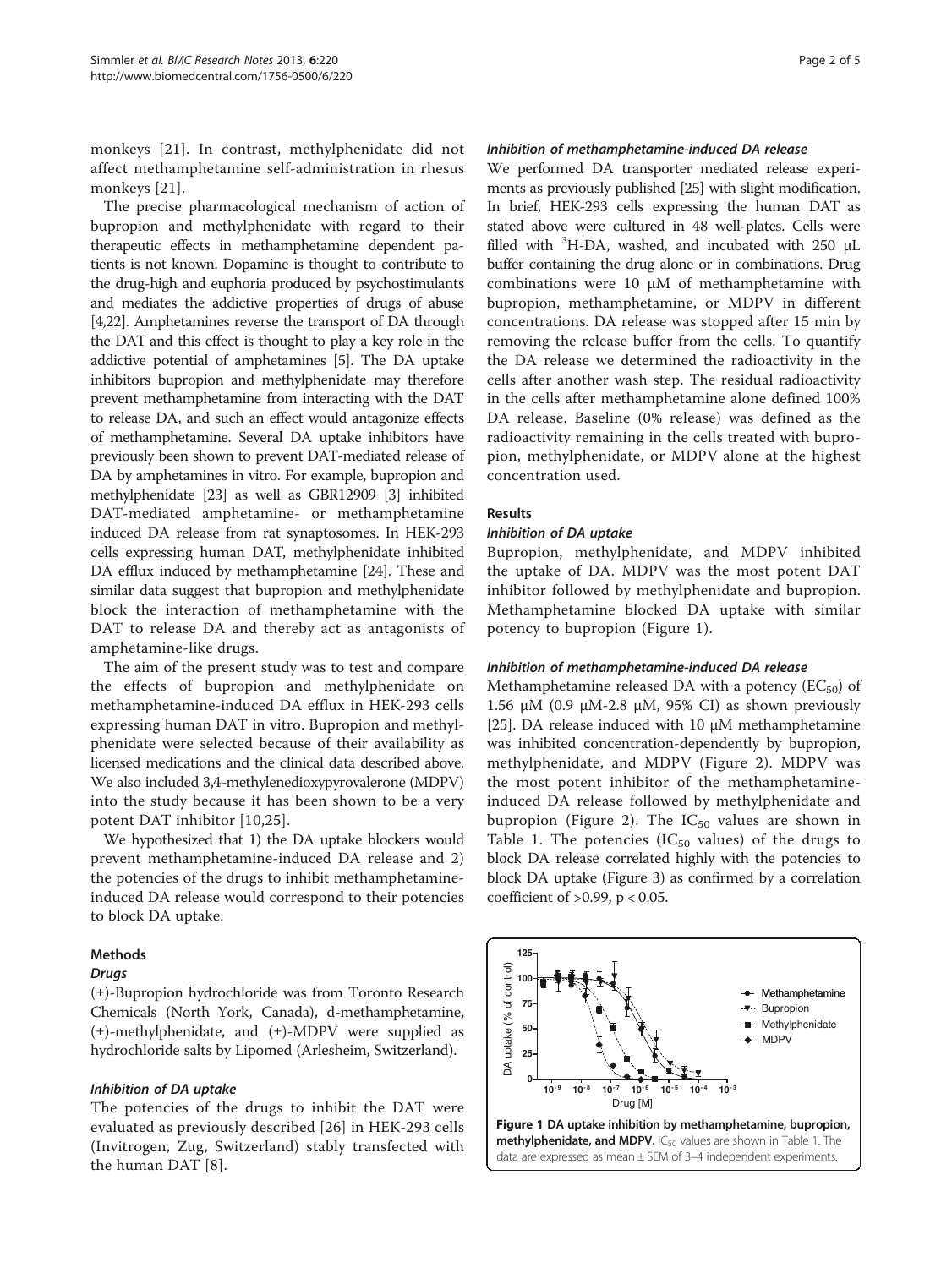<span id="page-2-0"></span>

### Discussion

In the present study, the DA uptake inhibitor bupropion inhibited DA release induced by methamphetamine. This mechanism might underlie the reduction in the methamphetamine-induced subjective drug high by bupropion pretreatment documented in a clinical laboratory study [\[14](#page-3-0)] and the reduced methamphetamine consumption in drug users treated with bupropion [[15](#page-3-0)-[18](#page-3-0)]. Methylphenidate also blocked the methamphetamineinduced DA release similar to bupropion and this effect may also antagonize the rewarding effects of methamphetamine and its use in dependent patients. In fact, methylphenidate showed beneficial effects in amphetamine dependent patients [[19\]](#page-3-0) and is being investigated for the treatment of methamphetamine addiction (clinicaltrials.gov: [NCT01044238\)](http://www.clinicaltrials.gov/ct2/show/NCT01044238). Thus, inhibition of DA release might be a pharmacological mechanism how DA uptake inhibitors reduced the subjective stimulant drug effects or drug consumption in the clinical studies noted above. In addition, methylphenidate and bupropion also increase DA levels and therefore both drugs may also act as substitution treatments for methamphetamine use. In the present study we also included the very potent DA uptake inhibitor MDPV to explore how the potency of a

Table 1 Potencies of drugs to block DA uptake or methamphetamine-induced DA release

|                 | DA uptake                   | Methamphetamine-induced<br>DA release |
|-----------------|-----------------------------|---------------------------------------|
|                 | $IC_{50}$ ( $µM$ ) (95% CI) | $IC_{50}$ ( $µM$ ) (95% CI)           |
| Methamphetamine | $1.05(0.7-1.5)$             |                                       |
| Bupropion       | $1.76(1.1-2.8)$             | 14.2 (9.7-21)                         |
| Methylphenidate | $0.14(0.1-0.2)$             | $1.67(0.7-4.0)$                       |
| <b>MDPV</b>     | $0.031(0.03 - 0.04)$        | $0.28(0.1-0.6)$                       |

Values are means of 3–4 independent experiments and 95% confidence intervals (CI).



drug as DA uptake inhibitor relates to its potency to antagonize the pharmacological effect of methamphetamine. MDPV blocked methamphetamine-induced DA release with high potency reflecting its high potency as an uptake inhibitor. We found that the potencies of the drugs to block methamphetamine-induced DA release correlated closely and significantly with their potencies to act as DA uptake inhibitors. The finding suggests that the more potent a drug antagonizes the DA release produced by methamphetamine the more potently it also blocks DA uptake. This finding may have important clinical implications regarding the abuse liability of potential antagonist treatments for methamphetamine dependence. With regard to the drugs tested in the present study, the antidepressant bupropion is a low-potency DA transporter inhibitor and it is considered a drug that does not produce relevant euphoria nor addiction [[27,28](#page-4-0)]. Methylphenidate is an intermediatepotency DA transporter inhibitor and is known to produce euphoria at higher doses [\[29,30\]](#page-4-0) and to have a relevant abuse potential [[31,32\]](#page-4-0). The cathinone MDPV is a high potency DA transporter inhibitor and street designer drug ("super coke", "research chemical", "bath salt") with high addiction potential similar to the DA releaser methamphetamine [\[25,33-35\]](#page-4-0). Our findings indicate that drugs that potently and effectively antagonize the effect of methamphetamine are likely to exhibit high abuse liability themselves because they block DA uptake. In fact, the potency of amphetamine-type stimulants to block DA uptake has been shown to correlate with the doses used by humans [[25](#page-4-0)]. Furthermore, potent DA transport uptake inhibition is sufficient to produce addiction because cocaine and MDPV only block DA uptake and do not induce DA release as methamphetamine [\[5](#page-3-0)[,25\]](#page-4-0). It is therefore questionable whether there are any compounds that do not activate the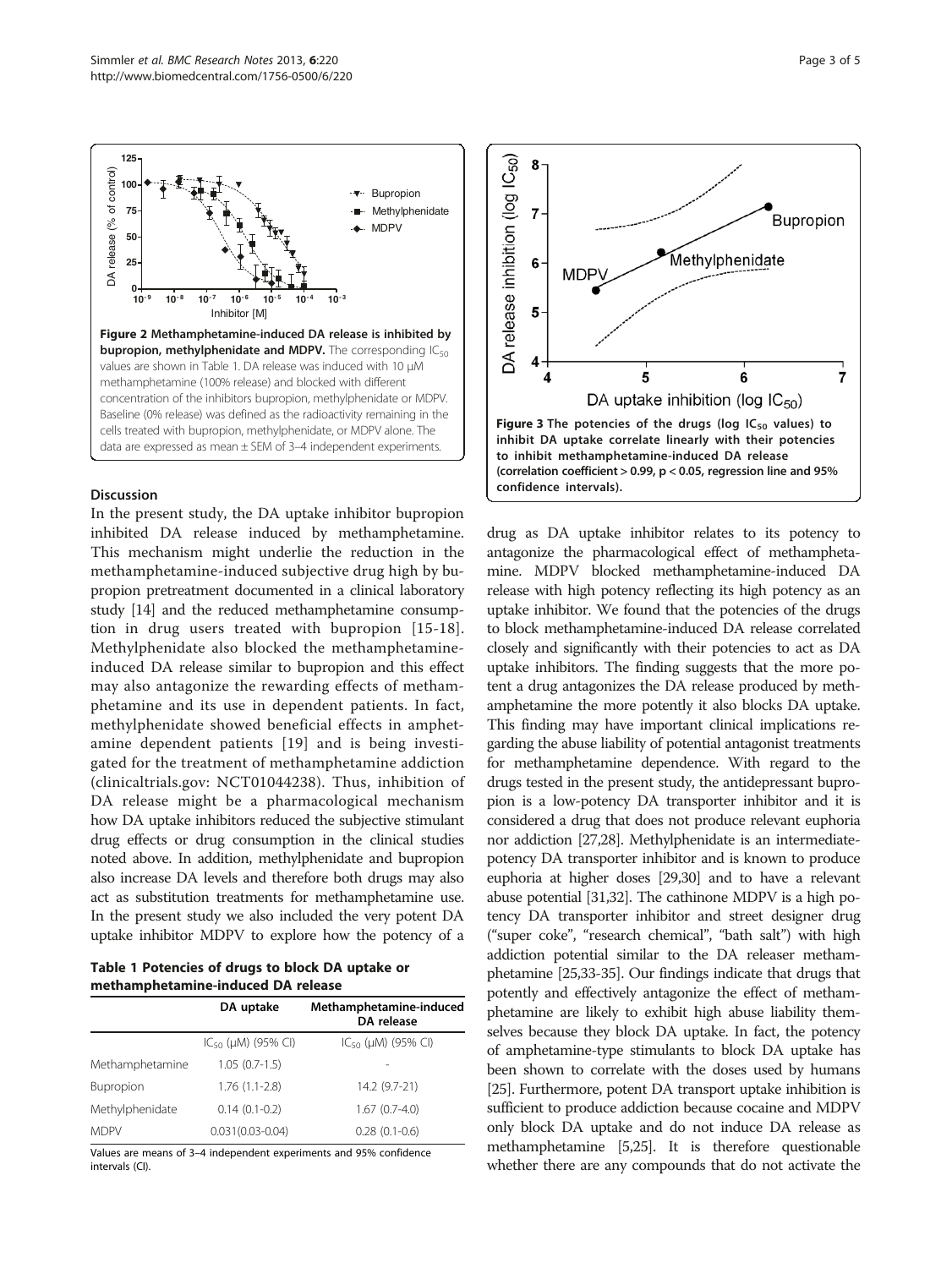<span id="page-3-0"></span>DA system and lack abuse liability but effectively prevent methamphetamine from interacting with DAT. On the other hand, abuse liability of medications can be reduced by using extended-release drug formulations.

Methamphetamine also has additional effects on the DA system (e.g., on monoamine oxidase and the vesicular monoamine transporter), which were not studied here. These effects of methamphetamine take place within the cells and are likely prevented by DAT inhibitors [[36](#page-4-0)] that block methamphetamine transport into the cell. Methamphetamine also releases norepinephrine [2,3] and norepinephrine is thought to contribute to the acute effects of amphetamine-type drugs [3,[37](#page-4-0)-[39](#page-4-0)]. MDPV [[25](#page-4-0)] and methylphenidate [6[,40\]](#page-4-0), and to a lower extent bupropion [7,11], block the norepinephrine transporter and these drugs could also block methamphetamine-induced norepinephrine release. We did not address potential drug interactions at the norepinephrine transporter because in contrast to DA, norepinephrine is not generally thought to be a major mediator of the addictive properties of psychostimulants. However, interactions at the norepinephrine transporter could be expected to contribute to any therapeutic effects of the drugs tested in the present study. Finally, it should be noted that we assessed only a small number of DAT inhibitors. However, the drugs were selected to cover a wide range of DAT inhibition potencies including also the very potent DAT inhibitor MDPV.

#### Conclusion

Our in vitro studies and the limited clinical data indicate that the low- and intermediate-potency DA uptake inhibitors bupropion and methylphenidate may be potential candidates as treatments of amphetamine-type stimulant dependence [1] due to their property to inhibit methamphetamine-induced DA efflux. Their clinical efficacy needs further confirmation.

#### Availability of supporting data

The data supporting the results of this article are included within the article. This work was supported by the Swiss National Science Foundation (grant no. 32323B\_144996). Publication costs are supported by the Neurex network ([www.neurex.org\)](http://www.neurex.org).

#### Abbreviations

DA: Dopamine; DAT: Dopamine transporter; MDPV: 3,4-methylenedioxypyrovalerone.

#### Competing interests

The authors declare that they have no competing interests.

#### Authors' contributions

LDS and MEL designed this study and wrote the manuscript. RW and LDS performed the experiments. All authors analyzed the data. All authors have read and approved the final manuscript.

Received: 19 October 2012 Accepted: 28 May 2013 Published: 5 June 2013

#### References

- 1. Karila L, Weinstein A, Aubin HJ, Benyamina A, Reynaud M, Batki SL: Pharmacological approaches to methamphetamine dependence: a focused review. Br J Clin Pharmacol 2010, 69(6):578–592.
- 2. Eshleman AJ, Henningsen RA, Neve KA, Janowsky A: Release of dopamine via the human transporter. Mol Pharmacol 1994, 45(2):312–316.
- 3. Rothman RB, Baumann MH, Dersch CM, Romero DV, Rice KC, Carroll FI, Partilla JS: Amphetamine-type central nervous system stimulants release norepinephrine more potently than they release dopamine and serotonin. Synapse 2001, 39(1):32-41.
- 4. Wise RA: Dopamine and reward: the anhedonia hypothesis 30 years on. Neurotox Res 2008, 14(2-3):169-183.
- 5. Sulzer D: How addictive drugs disrupt presynaptic dopamine neurotransmission. Neuron 2011, 69(4):628–649.
- 6. Han DD, Gu HH: Comparison of the monoamine transporters from human and mouse in their sensitivities to psychostimulant drugs. BMC Pharmacol 2006, 6:6.
- 7. Stahl SM, Pradko JF, Haight BR, Modell JG, Rockett CB, Learned-Coughlin S: A review of the neuropharmacology of bupropion, a dual norepinephrine and dopamine reuptake inhibitor. Primary care companion to the Journal of clinical psychiatry 2004, 6(4):159–166.
- 8. Tatsumi M, Groshan K, Blakely RD, Richelson E: Pharmacological profile of antidepressants and related compounds at human monoamine transporters. Eur J Pharmacol 1997, 340(2–3):249–258.
- 9. Dwoskin LP, Rauhut AS, King-Pospisil KA, Bardo MT: Review of the pharmacology and clinical profile of bupropion, an antidepressant and tobacco use cessation agent. CNS Drug Rev 2006, 12(3–4):178–207.
- 10. Meltzer PC, Butler D, Deschamps JR, Madras BK: 1-(4-Methylphenyl)-2-pyrrolidin-1-yl-pentan-1-one (Pyrovalerone) analogues: a promising class of monoamine uptake inhibitors. J Med Chem 2006, 49(4):1420–1432.
- 11. Carroll FI, Muresan AZ, Blough BE, Navarro HA, Mascarella SW, Eaton JB, Huang X, Damaj MI, Lukas RJ: Synthesis of 2-(substituted phenyl)-3,5, 5-trimethylmorpholine analogues and their effects on monoamine uptake, nicotinic acetylcholine receptor function, and behavioral effects of nicotine. J Med Chem 2011, 54(5):1441–1448.
- 12. Schachter HM, Pham B, King J, Langford S, Moher D: How efficacious and safe is short-acting methylphenidate for the treatment of attention-deficit disorder in children and adolescents? A meta-analysis. CMAJ 2001, 165(11):1475–1488.
- 13. Vitiello B: Methylphenidate in the treatment of children with attentiondeficit hyperactivity disorder. CMAJ 2001, 165(11):1505–1506.
- 14. Newton TF, Roache JD, De La Garza R 2nd, Fong T, Wallace CL, Li SH, Elkashef A, Chiang N, Kahn R: Bupropion reduces methamphetamineinduced subjective effects and cue-induced craving. Neuropsychopharmacology 2006, 31(7):1537–1544.
- 15. Shoptaw S, Heinzerling KG, Rotheram-Fuller E, Steward T, Wang J, Swanson AN, De La Garza R, Newton T, Ling W: Randomized, placebo-controlled trial of bupropion for the treatment of methamphetamine dependence. Drug Alcohol Depend 2008, 96(3):222–232.
- 16. Brensilver M, Heinzerling KG, Swanson AN, Shoptaw SJ: A retrospective analysis of two randomized trials of bupropion for methamphetamine dependence: suggested guidelines for treatment discontinuation/ augmentation. Drug Alcohol Depend 2012, 125(1-2):169–72.
- 17. Elkashef AM, Rawson RA, Anderson AL, Li SH, Holmes T, Smith EV, Chiang N, Kahn R, Vocci F, Ling W, et al: Bupropion for the treatment of methamphetamine dependence. Neuropsychopharmacology 2008, 33(5):1162–1170.
- 18. McCann DJ, Li SH: A novel, nonbinary evaluation of success and failure reveals bupropion efficacy versus methamphetamine dependence: reanalysis of a multisite trial. CNS Neurosci Ther 2012, 18(5):414–418.
- 19. Tiihonen J, Kuoppasalmi K, Fohr J, Tuomola P, Kuikanmaki O, Vorma H, Sokero P, Haukka J, Meririnne E: A comparison of aripiprazole, methylphenidate, and placebo for amphetamine dependence. Am J Psychiatry 2007, 164(1):160-162.
- 20. Reichel CM, Murray JF, Grant KM, Bevins RA: Bupropion attenuates methamphetamine self-administration in adult male rats. Drug Alcohol Depend 2009, 100(1–2):54–62.
- 21. Schindler CW, Gilman JP, Panlilio LV, McCann DJ, Goldberg SR: Comparison of the effects of methamphetamine, bupropion, and methylphenidate